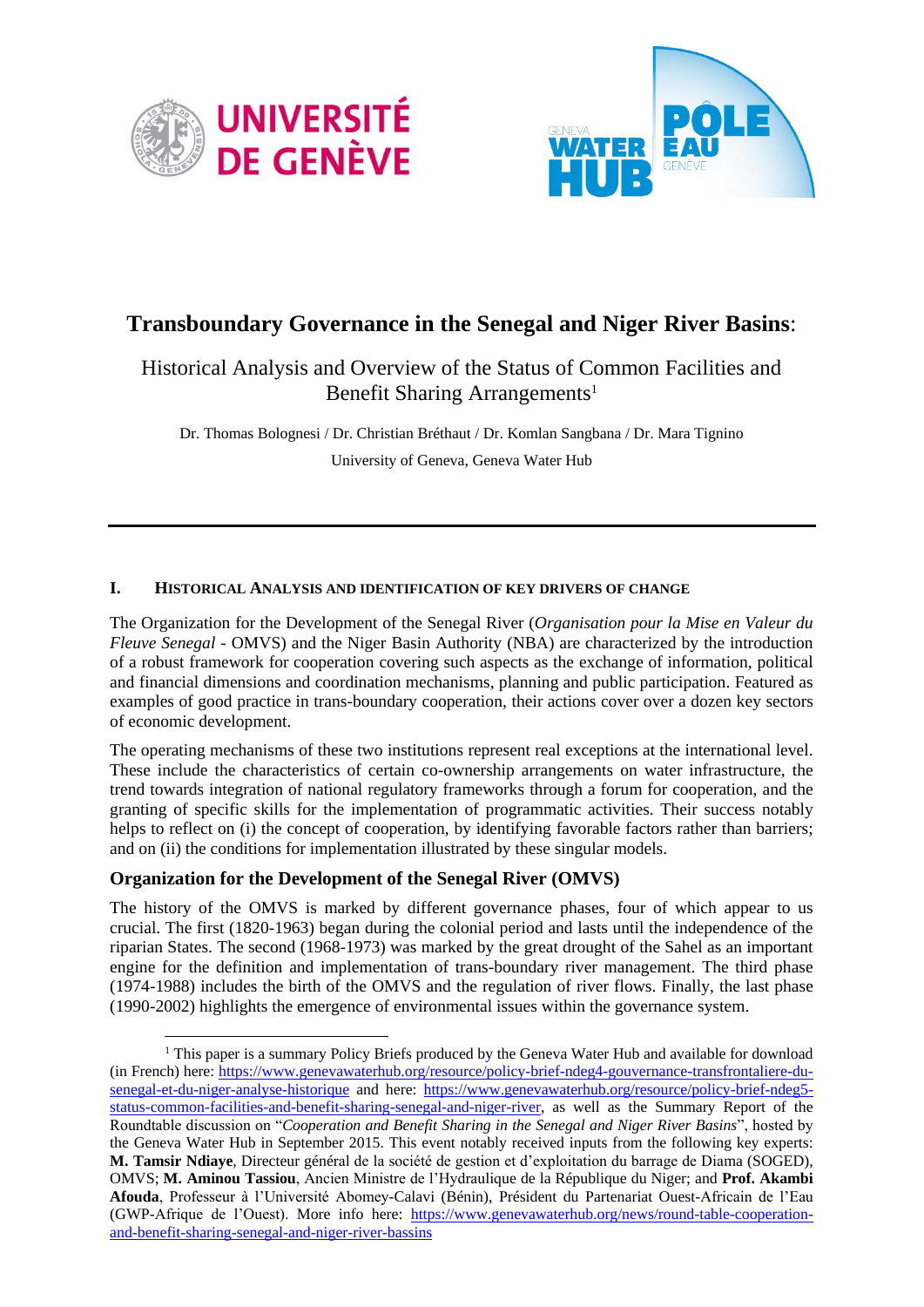Table 1: Synthesis of drivers of change in the governance of the OMVS

|                         | Transition 1 (1973)        | Transition 2 (1988)         | Transition 3 (2002)       |
|-------------------------|----------------------------|-----------------------------|---------------------------|
| <b>Uses</b>             | Primarily irrigation       | Irrigation                  | Irrigation                |
|                         |                            | Navigation                  | Navigation                |
|                         |                            | Water security              | Hydropower                |
| Political and economic  | <b>Exclusion of Guinea</b> | Definition of the financial | Senegal as regional       |
| factors                 | following conflict with    | breakdown                   | engine                    |
|                         | Senegal                    | Senegal : benevolent        |                           |
|                         |                            | hegemony                    |                           |
| Resource                | Drought in the Sahel       | Climatic hazards and        | Flow regulation           |
|                         |                            | maintenance of              |                           |
|                         |                            | downward trend in water     |                           |
|                         |                            | availability                |                           |
| <b>External factors</b> | Drought in the Sahel       | Investment costs borne      | Intensification of        |
|                         |                            | by foreign donors           | environmental norms and   |
|                         |                            |                             | emergence of the IWRM     |
|                         |                            |                             | paradigm                  |
| Internal factors        | Marginalization of         | Finalisation of             | Reintegration process for |
|                         | Guinea                     | hydropower projects         | <b>Guinea</b> (2006)      |

#### **Niger Basin Authority (NBA)**

The NBA is characterized by a turbulent history and a governance framework that has undergone many changes. We see this evolution of the governance system through four periods. First, we focus on the 1950 to 1964 period marked by the transition from the colonial period to independence. We then observe the advent of the NBA during the 1979-1980 years. In the late 1980s, the NBA enters a third phase, characterized by a series of challenges and adjustments in the governance system. Following this "crisis" phase, we note signs of change in the institutional paradigm starting in the 2000s, driven by the desire to improve the organization's performance *per se*.

Table 2: Synthesis of drivers of change in the governance of the NBA

|                              | Transition 1 (1980)        | Transition 2 (1987)        | Transition 3 (2010)          |
|------------------------------|----------------------------|----------------------------|------------------------------|
| <b>Uses</b>                  |                            | Strong development of      | municipal<br>Increase in     |
|                              |                            | hydropower as of 1970      | uses in the early 2000s      |
| Political<br>economic<br>and | Weak and hieratic rates    | in<br>Evolution<br>the     | Stabilization of economic    |
| factors                      | of growth in the 80s       | distribution<br>of         | growth in the region         |
|                              |                            | contributions              |                              |
| Resource                     | Drought in the Sahel       | Degradation<br>of<br>water | Regulation of river flows    |
|                              |                            | availability               |                              |
| <b>External factors</b>      | Recent independence        |                            | foreign<br>Investments<br>by |
|                              |                            |                            | donors                       |
|                              |                            |                            | Development of bilateral     |
|                              |                            |                            | agreements                   |
| Internal factors             | Failure of the Niger River |                            | Lack of « shared vision »    |
|                              | Commission (NRC)           |                            |                              |

#### **Main Drivers of Change**

Our analyses of the Senegal and Niger rivers both show how their governance is characterized by a deep cooperation between riparian States at the catchment scale. These two examples, often seen as cases of "good practice", nevertheless differ in terms of how cooperation is implemented. The analytical variables that we use (evolution of the main uses of water, changes in the political-economic structure, climate changes, external factors, internal factors) enhance our understanding of the factors distinguishing the two cases.

#### **Evolution of the Main Water Uses**

Although the water uses remained primarily agricultural, the development of hydropower induced an intensification of cooperation, especially financial and technical, to ensure the infrastructure's functionality. The benefits provided for other uses by the improvement of water security for the countries also encourage cooperation. The OMVS provides a concerted and redistributive development model (co-ownership of water works between riparian countries and independent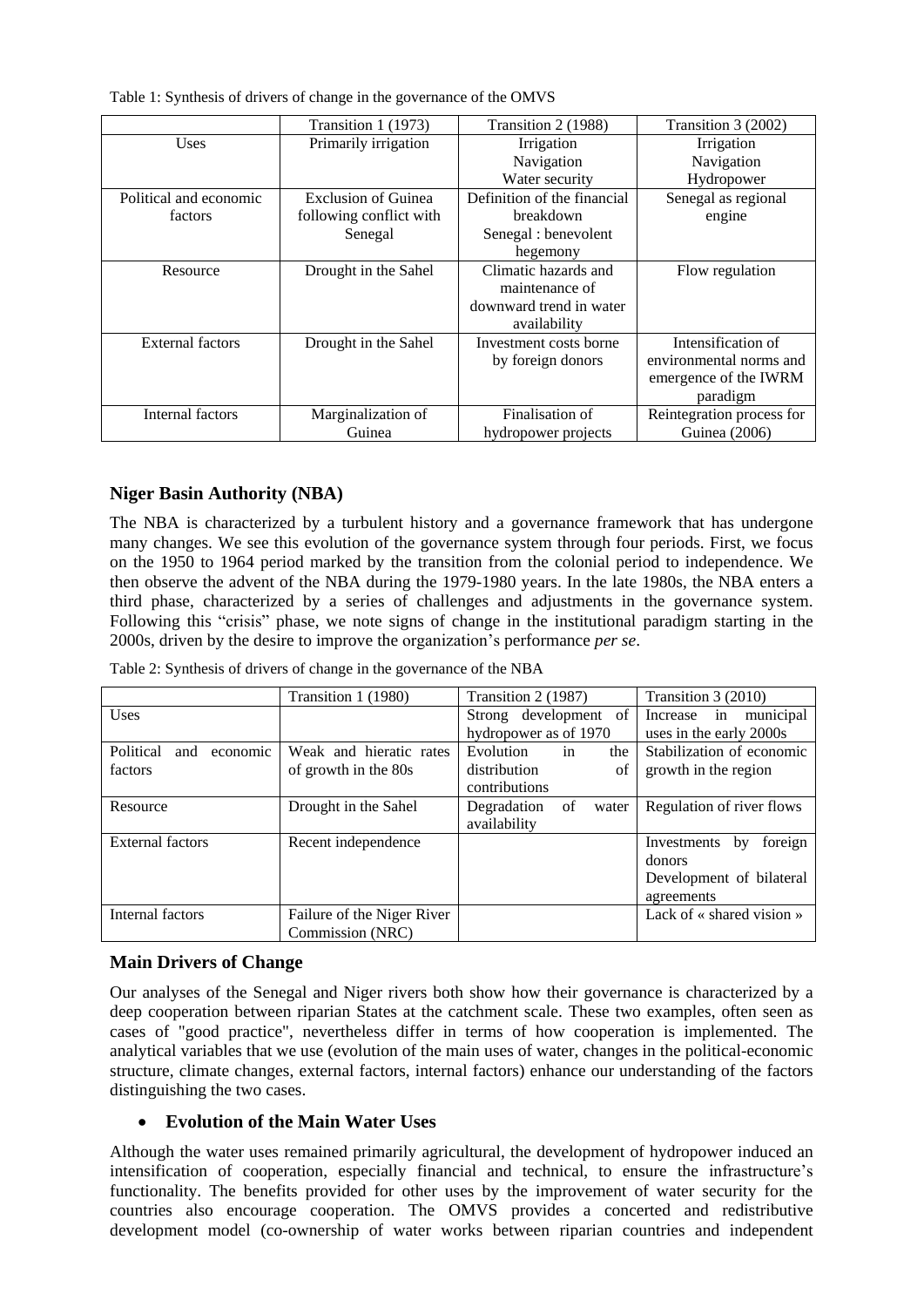operator) between different types of uses. The existence of third-party operators allows for a quick development of managerial and technical capabilities while satisfying the need for economic efficiency. The situation of the NBA is notably characterized by policies that are primarily dependent on the national scale and on the implementation of numerous bilateral agreements, recalling the strong heterogeneity of preferences from within the member countries.

#### **Evolution of the Political and Economic Structure**

As the primary economic engine for the region, Senegal appears to play the role of a "*benevolent hegemon*" in the configuration of OMVS actors. This role seems to have helped to bring the parties together around a shared vision of the river. The stability of the governance framework seems to have favored the inflow of financial resources at an early stage of cooperation. In parallel, we note that the member countries benefit from highly interconnected economic dynamics, in addition to being relatively good and predictable. This economic environment is particularly favorable to cooperation. Conditions that are particularly conducive to cooperation surround the OMVS, which has demonstrated its ability to adequately address challenges.

For their part, members of the NBA have to contend with strong economic heterogeneity, both in terms of dynamics and content, making cooperation more complex. To illustrate, members of the OMVS all have common borders, speak the same language, share relatively similar colonial pasts and "administrative cultures". However, in the NBA, some countries are not neighbors, several official languages are spoken, and three different colonial powers occupied the area in the past. After decolonization, countries of the NBA experienced an economically unfavorable 1980 decade. This instability did not allow the parties to meet in the same intensity and the river did not experience a dynamic similar to the example of the Senegal River; which explains the necessary restructuring of 1987 and the bilateral integration process. Furthermore, this configuration of more and diverse actors as in the case of OMVS is more conducive to "free-rider" strategies, or the temptation to enjoy the gains from cooperation without participation. This helps to explain why the NBA was reorganized through the linking of their efforts to the potential gains from cooperation. More recently, the 2008 Water Charter also aims to avoid this situation by establishing a real basin organization, and by giving it financial and institutional capacities.

#### **Characteristics of the Resource**

The Great Sahel drought (1968-1973) opens a phase of increasing pressure on the resource, thereby transforming the Senegal and Niger regimes. While rainfall and river flows decrease by about 30%, people become increasingly sedentary, concentrated, and vulnerable to climate hazards (floods and drought). Also, while the regime change is marked in the late 1960s, the degradation of water availability is prolonged for decades and an effective response is not found until the 1990s in both watersheds, thanks to the development of water infrastructure. This evolution in the characteristics of the resource is critical, as it directly affects water uses by leading to the development of hydropower, agriculture and navigation.

In parallel, this change in water regimes highlights the challenge of water security, which previously manifested itself through a number of natural disasters, with increasing intensity, and reduced water availability. It has been suggested that this enhanced cooperation in the face of decreasing water security in the region tends to demonstrate a link between water security and growth, and thus the long-term benefits of investments dedicated to this objective of water security.

#### **A Perspective on Coordination**

Given the level of integration and resilience, OMVS and the NBA represent two case studies which – despite their geographic proximity – diverge considerably in their internal characteristics and coordination contexts. Each party found itself benefitting from coordination despite the fear of opportunistic behaviors (free-riding). To overcome this fear, transparency and exchange of information on earnings and interactions emerged as the essential cornerstones of greater coordination.

After avoiding the first hurdle (opportunism), the dilemma of the form/path for coordination presents itself. The response from different organizations varies according to the actors' configuration. The OMVS includes only four members whose economic interests are close and very interdependent. Moreover, asymmetries foster the emergence of a hegemon directing negotiated actions and avoiding a political-economy of the status quo – a role played by Senegal.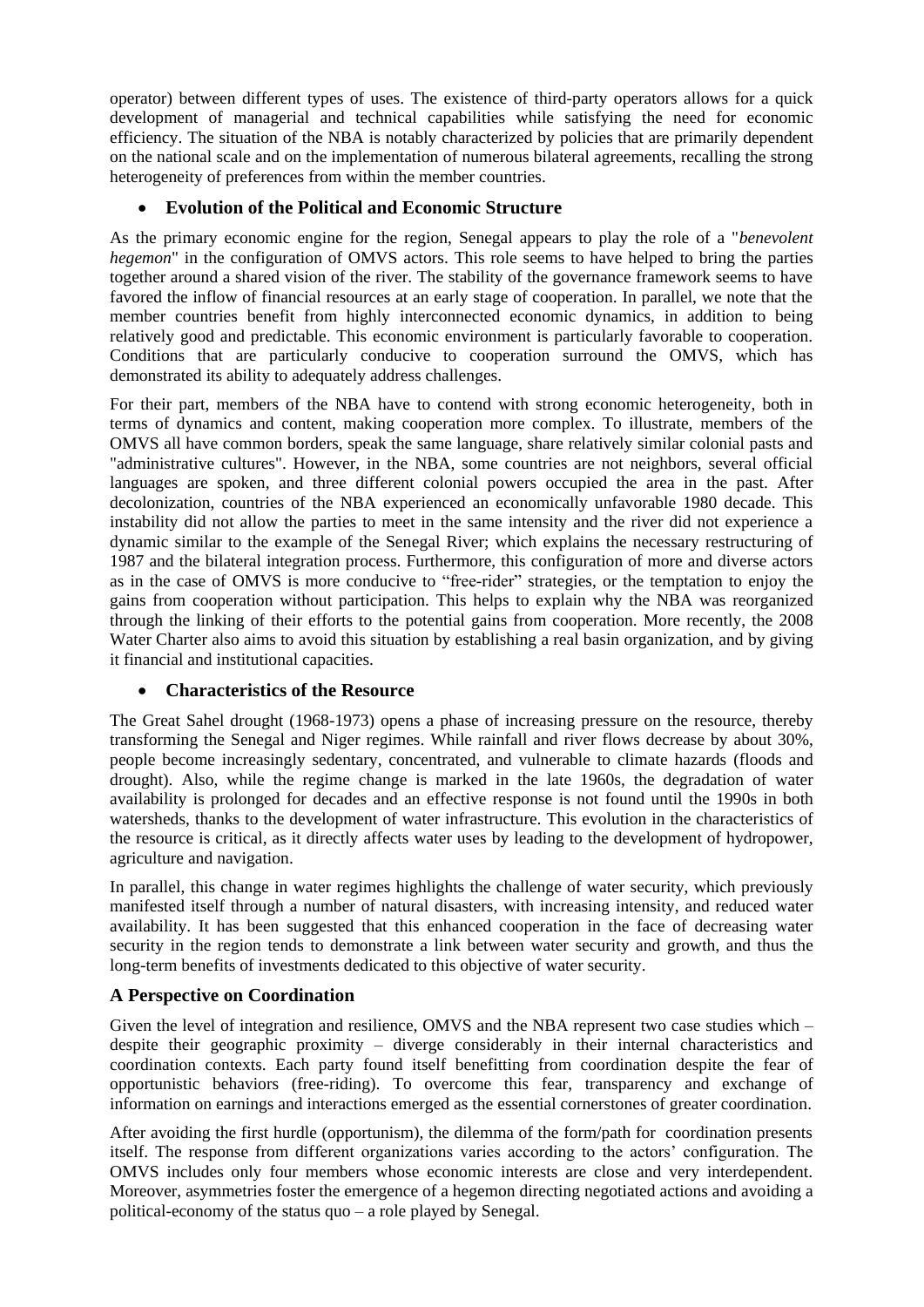The NBA is dealing with a much larger number of actors and with asymmetries which complicate the identification of win-win situations and the accounting of preferences. Therefore, the risk of inaction is greater. The history of the NBA highlights this difficulty to go beyond the *status quo*, particularly through the failures of previous organizations and successive restructuring efforts. The definition of a "*shared vision*" for the action of the NBA and the matching of costs and benefits into coordination efforts clearly illustrate the progress made towards revitalization in collaborative action. It can be noted that the signing of supporting bilateral agreements helps to avoid the complexity of broadened pluralism.

### **II. COMMUNITY OF INTERESTS BETWEEN RIPARIAN STATES OF THE SENEGAL AND NIGER RIVERS**

States bordering the Senegal and Niger River basins have long recognized the existence of a community of interests and rights around shared resources and its corollary: a common and integrated management approach for these resources. In this context, the idea of joint works and benefit sharing emerged as means of realizing the common interests in these two basins. The Organization for the Development of the Senegal River (OMVS) has implemented a special legal regime since 1978 with the adoption of specific instruments for the management and operation of joint works. Within the Niger Basin Authority, States decided to initiate a process called "*Shared Vision*" as of 2002, with one tentative result being the determination of a plan for infrastructure in the Niger River.

#### **The Status of Hydropower Facilities along the Senegal and Niger Rivers**

The OMVS regime adopted the "*common works*" formula. The legal regime applicable to these works is defined by the 1978 Convention on the Legal Status of Common Works and the 1982 Convention Regarding Financing Arrangements for common Works. According to Article 2 of the Bamako Convention of 1978, is considered common work any work subject to a legal instrument declaring the facility as "*common property*". The 1978 Bamako Convention provides a precise – albeit non-limiting – list of common facilities. Are declared as public works: "*the Manantali Dam, Diama dam, the riversea port of St. Louis, Kayes the river port and any ancillary facilities or annexes*" (art. 3).

The « *common and indivisible property* » on the facilities is also materialized through the establishment of a financing mechanism and a mechanism for the particular management of these facilities. On the financial level, OMVS Member States act as co-guarantors for the repayment of any loans extended to the Organization for the construction or operation of jointly-managed facilities. This carries the obligation for each co-guarantor state to contribute to the financial resources of the Organization. Thus, each Member State has an obligation to take all appropriate measures to contribute the necessary funds to the Organization, within the appropriate period, in order to prevent a default with creditors. A State breaching this obligation will bear the entirety of financial charges arising from the delay, including expenses related to any work and engineering contracts on joint facilities. Another aspect of the financial component is the capacity of the members of the Organization to borrow individually or jointly for the construction or operation of common infrastructures. Member States give back the loans to the Organization, which ensure the control and management of joint infrastructure on behalf of the OMVS's Member States (Convention regarding Financing Arrangements for Common Works 1982).

The "*common and indivisible property*" status for facilities also carries the idea of their common management. This joint management is realized through management agencies under the supervision of the OMVS. Created in the form of inter-state owned companies, these agencies are responsible for the operation and maintenance of common facilities. Thus, in 1997 two Conventions established two management and operation companies of these facilities: the International Convention Creating the Diama Management and Operation Agency (hereinafter SOGED Convention) and the Convention on the Manantali energy management Agency (hereinafter SOGEM Convention). In turn, the Agency for the management and operation of navigation was created in 2011.

In the Niger basin, although infrastructure issues initially fed the discussions on the need to institutionalize cooperation, the regime applicable to infrastructure is less dense and its materialization is currently ongoing. Unlike the case of Senegal, there is to date no international instrument that is specifically dedicated to the issue. But arrangements for observing the contours of the plan are contained in the instruments adopted in the "Shared Vision" process that was launched in 2002.